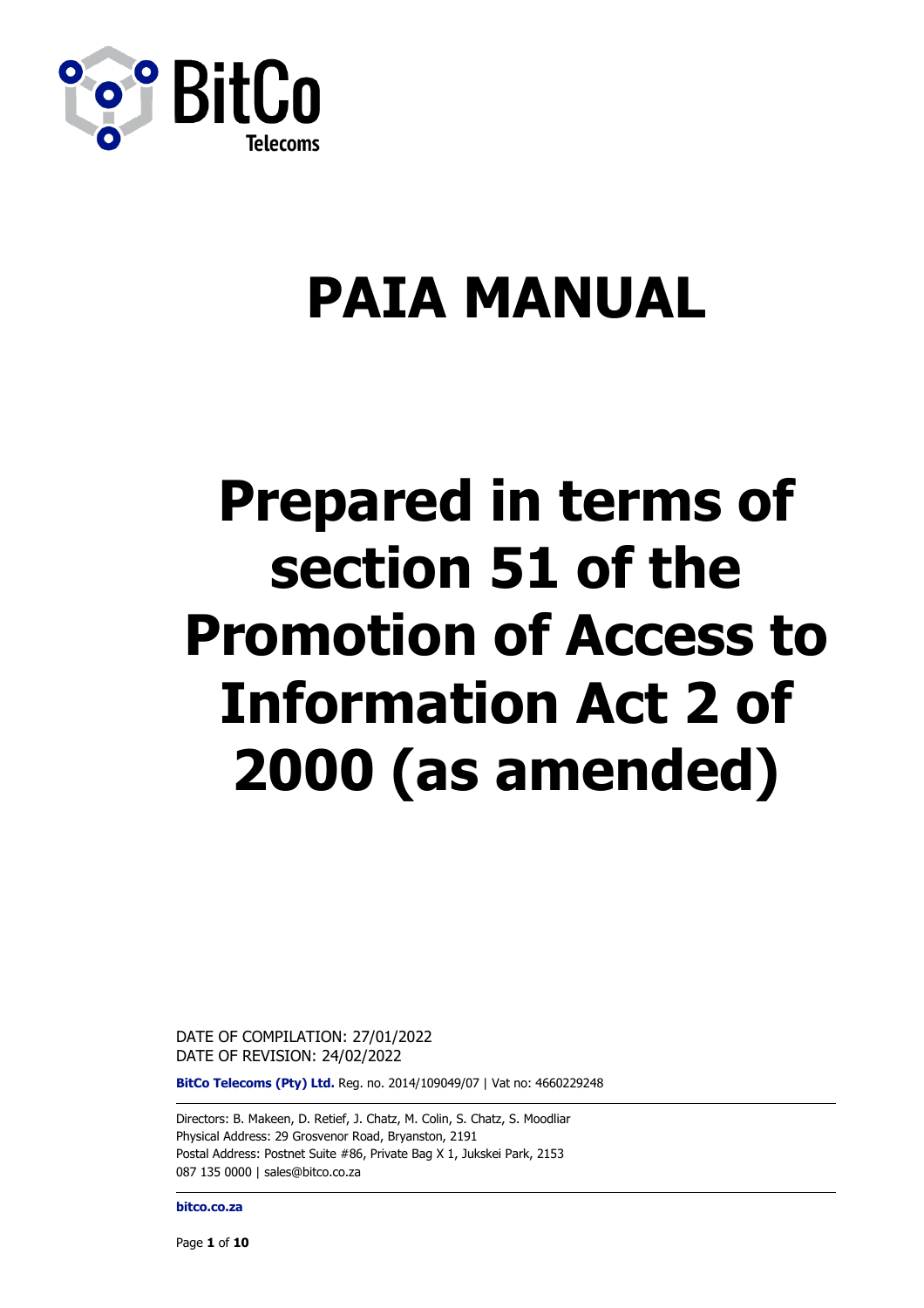

# **TABLE OF CONTENTS**

|    | LIST OF ACRONYMS AND ABBREVIATIONS                             | P.3  |
|----|----------------------------------------------------------------|------|
| 2. | PURPOSE OF PAIA MANUAL                                         | P.4  |
| 3. | KEY CONTACT DETAILS FOR ACCESS TO INFORMATION FROM BITCO       |      |
|    | <b>TELECOMS PTY LTD</b>                                        | P.4  |
| 4. | GUIDE ON HOW TO USE PAIA AND HOW TO OBTAIN ACCESS TO THE GUIDE | P.5  |
| 5. | PROCEDURE TO REQUEST ACCESS TO INFORMATION                     | P.6  |
| 6. | <b>REMEDIES</b>                                                | P.7  |
| 7. | CATEGORIES OF RECORDS OF BITCO TELECOMS WHICH ARE AVAILABLE    |      |
|    | WITHOUT A PERSON HAVING TO REQUEST ACCESS                      | P.7  |
|    | 8. DESCRIPTION OF THE RECORDS OF BITCO TELECOMS WHICH ARE      |      |
|    | AVAILABLE IN ACCORDANCE WITH ANY OTHER LEGISLATION             | p.8  |
| 9. | DESCRIPTION OF THE SUBJECTS ON WHICH THE BODY HOLDS            |      |
|    | RECORDS AND CATEGORIES OF RECORDS HELD ON EACH SUBJECT         |      |
|    | BY BITCO TELECOMS (PTY) LTD                                    | p.8  |
|    | 10. PROCESSING OF PERSONAL INFORMATION                         | p.8  |
|    | 11. AVAILABILITY OF THE MANUAL                                 | p.9  |
|    | 12. UPDATING OF THE MANUAL                                     | p.10 |
|    |                                                                |      |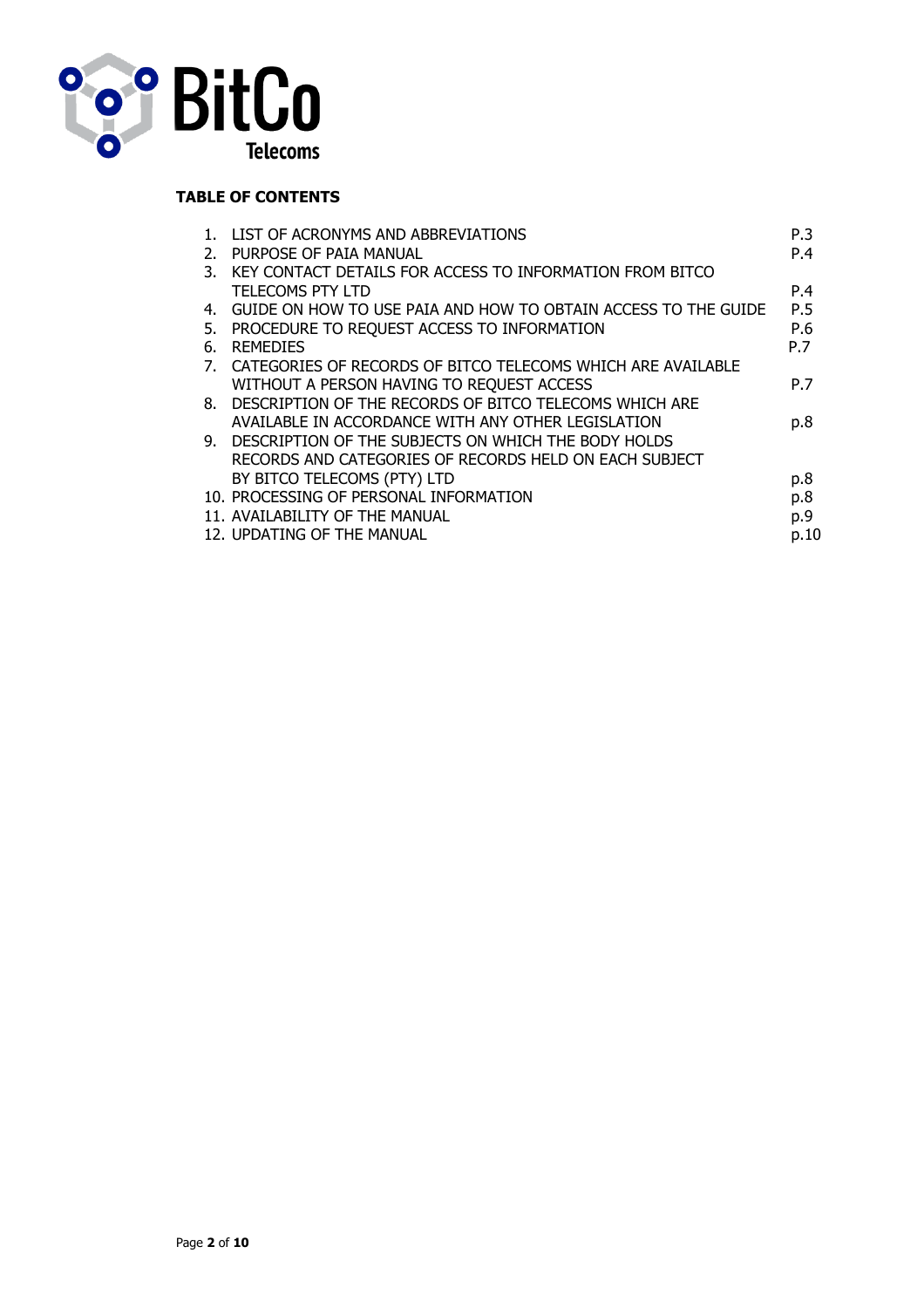

# **1**. **LIST OF ACRONYMS AND ABBREVIATIONS**

| 1.1 | "CEO"       | <b>Chief Executive Officer</b>                                      |
|-----|-------------|---------------------------------------------------------------------|
| 1.2 | "DIO"       | Deputy Information Officer;                                         |
| 1.3 | "IO"        | Information Officer;                                                |
| 1.4 | "Minister"  | Minister of Justice and Correctional Services;                      |
| 1.5 | "PAIA"      | Promotion of Access to Information Act No. 2 of 2000(as<br>Amended; |
| 1.6 | "POPIA"     | Protection of Personal Information Act No.4 of 2013;                |
| 1.7 | "Regulator" | Information Regulator; and                                          |
| 1.8 | "Republic"  | Republic of South Africa                                            |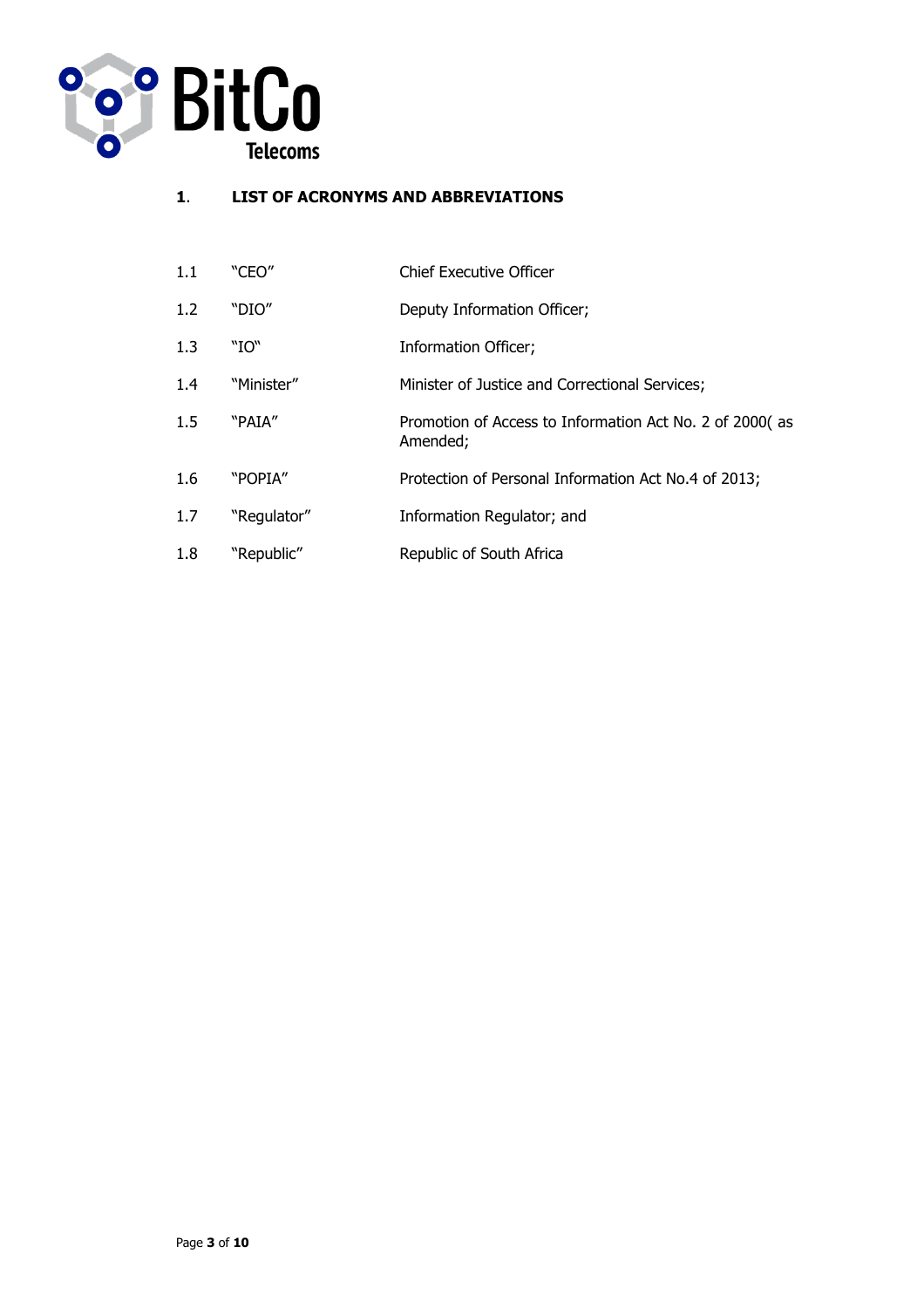

#### **2. PURPOSE OF PAIA MANUAL**

This PAIA Manual is useful for the public to-

2.1 check the categories of records held by a body which are available without a person having to submit a formal PAIA request;

2.2 have a sufficient understanding of how to make a request for access to a record of the body, by providing a description of the subjects on which the body holds records and the categories of records held on each subject;

2.3 know the description of the records of the body which are available in accordance with any other legislation;

2.4 access all the relevant contact details of the Information Officer and Deputy Information Officer who will assist the public with the records they intend to access;

2.5 know the description of the guide on how to use PAIA, as updated by the Regulator and how to obtain access to it;

2.6 know if the body will process personal information, the purpose of processing of personal information and the description of the categories of data subjects and of the information or categories of information relating thereto;

2.7 know the description of the categories of data subjects and of the information or categories of information relating thereto;

2.8 know the recipients or categories of recipients to whom the personal information may be supplied;

2.9 know if the body has planned to transfer or process personal information outside the Republic of South Africa and the recipients or categories of recipients to whom the personal information may be supplied; and

2.10 know whether the body has appropriate security measures to ensure the confidentiality, integrity and availability of the personal information which is to be processed.

#### **3. KEY CONTACT DETAILS FOR ACCESS TO INFORMATION FROM BITCO TELECOMS PTY LTD**

3.1. Managing Director

| Name:  | Dion Retief             |
|--------|-------------------------|
| Tel:   | 087 135 0000            |
| Email: | dion.retief@bitco.co.za |

3.2. Information Officer

| Name:  | Karen du Plessis            |
|--------|-----------------------------|
| Tel:   | 087 135 0000                |
| Email: | karen.duplessis@bitco.co.za |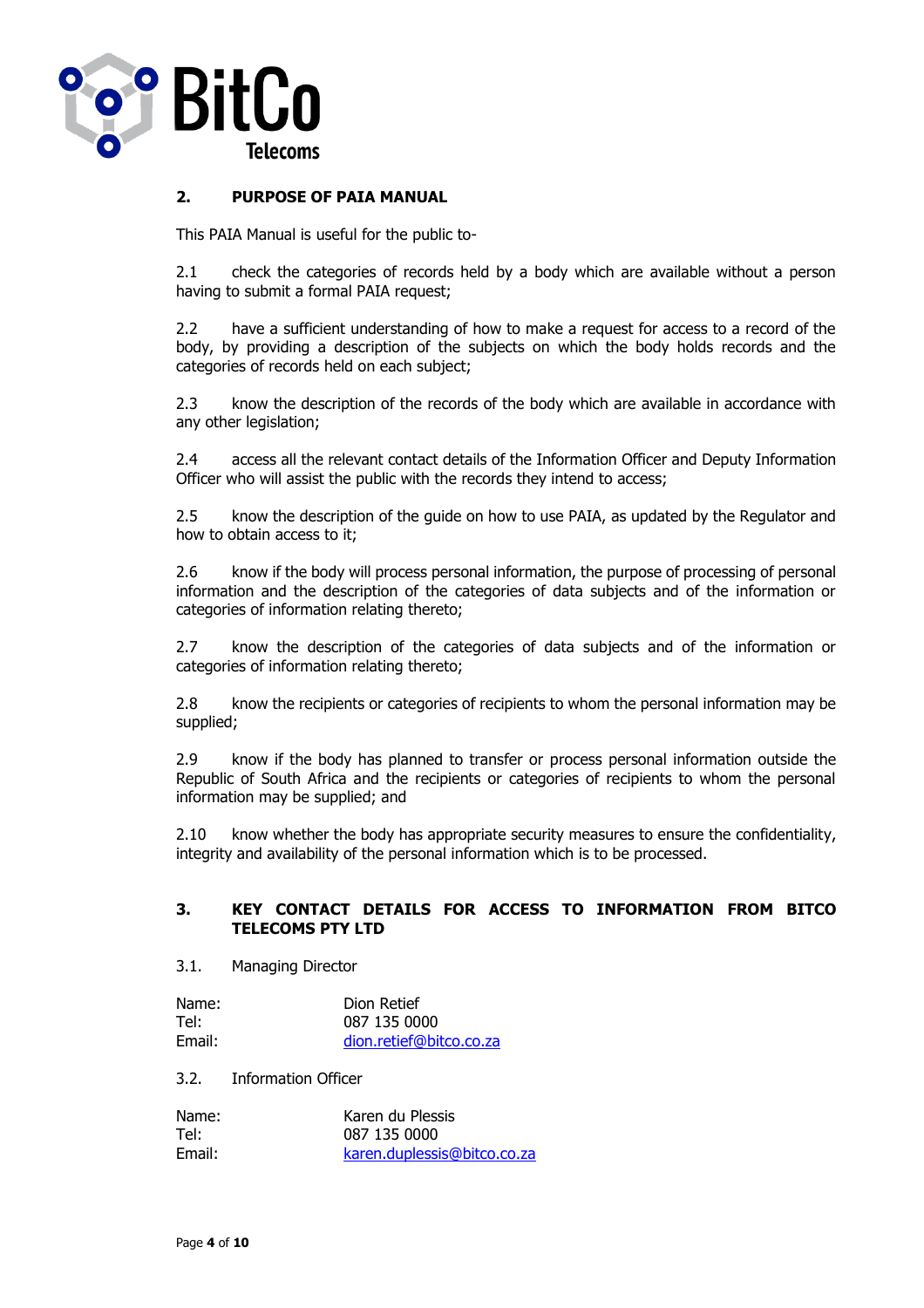

| Name:<br>Tel:<br>Email:        | Dion Retief<br>087 135 0000<br>dion.retief@bitco.co.za |
|--------------------------------|--------------------------------------------------------|
| 3.4                            | Access to information general contacts                 |
| Email:                         | popia@bitco.co.za                                      |
| 3.5<br>National or Head Office |                                                        |
| Postal Address:                | Postnet Suite #86, Private Bag X 1, Jukskei Park, 2153 |
| Physical Address:              | 29 Grosvenor Road, Bryanston, 2191                     |
| Telephone:                     | 087 135 0000                                           |
| Email:                         | sales@bitco.co.za                                      |
| Website:                       | www.bitco.co.za                                        |

# **4. GUIDE ON HOW TO USE PAIA AND HOW TO OBTAIN ACCESS TO THE GUIDE**

4.1. The Regulator has, in terms of section 10(1) of PAIA, as amended, updated and made available the revised Guide on how to use PAIA ("Guide"), in an easily comprehensible form and manner, as may reasonably be required by a person who wishes to exercise any right contemplated in PAIA and POPIA.

12.2. The Guide is available in each of the official languages and in braille.

4.3. The aforesaid Guide contains the description of-

4.3.1. the objects of PAIA and POPIA;

4.3.2. the postal and street address, phone, and fax number and, if available, electronic mail address of-

4.3.2.1. the Information Officer of every public body, and

4.3.2.2. every Deputy Information Officer of every public and private body designated in terms of section 17(1) of PAIA and section 56 of POPIA;

4.3.3. the manner and form of a request for-

4.3.3.1. access to a record of a public body contemplated in section 11; and

4.3.3.2. access to a record of a private body contemplated in section 50;

4.3.4. the assistance available from the IO of a public body in terms of PAIA and POPIA;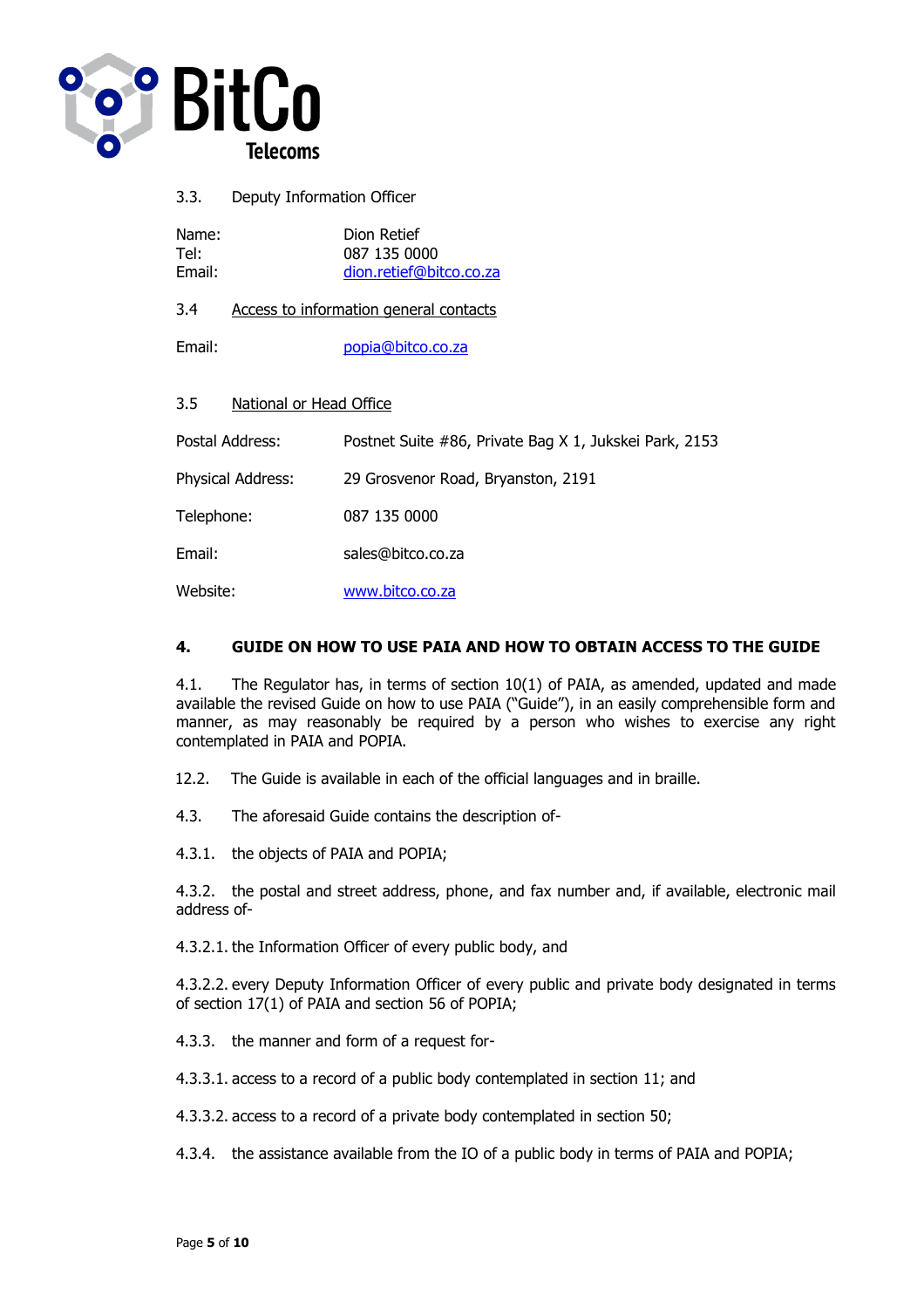

4.3.5. the assistance available from the Regulator in terms of PAIA and POPIA;

4.3.6. all remedies in law available regarding an act or failure to act in respect of a right or duty conferred or imposed by PAIA and POPIA, including the manner of lodging-

4.3.6.1. an internal appeal;

4.3.6.2. a complaint to the Regulator; and

4.3.6.3. an application with a court against a decision by the information officer of a public body, a decision on internal appeal or a decision by the Regulator or a decision of the head of a private body;

4.3.7. the provisions of sections 14 and 51 requiring a public body and private body, respectively, to compile a manual, and how to obtain access to a manual;

4.3.8. the provisions of sections 15 and 52 providing for the voluntary disclosure of categories of records by a public body and private body, respectively;

4.3.9. the notices issued in terms of sections 22 and 54 regarding fees to be paid in relation to requests for access; and

4.3.10. the regulations made in terms of section 92.

4.4. Members of the public can inspect or make copies of the Guide from the offices of the public and private bodies, including the office of the Regulator, during normal working hours.

4.5. The Guide can also be obtained-

4.5.1. upon request to the Information Officer;

4.5.2. from the website of the Regulator [\(https://www.justice.gov.za/inforeg/\)](https://www.justice.gov.za/inforeg/).

4.6 A copy of the Guide is also available in the following two official languages, for public inspection during normal office hours

4.6.1. English; and

4.6.2. Afrikaans.

## **5**. **PROCEDURE TO REQUEST ACCESS TO INFORMATION**

5.1. A request for access to information for a record held by BitCo Telecoms must be made on a form which corresponds substantially to that of Form 2 of the Regulations along with proof of payment of the prescribed fee to BitCo Telecoms' IO or DIO at the details listed **Error! Reference source not found.**.

5.2. When completing Form 2 or a form substantially similar, a requester must provide clear and accurate information and clearly state the right which the requestor seeks to exercise or protect, the record which they are seeking to access and an explanation as to how such record will assist them to exercise or protect their rights.

5.3. BitCo Telecoms has 30 (thirty) days within which to respond to any request received. Once a decision has been made, BitCo Telecoms' IO or DIO will inform a requester of their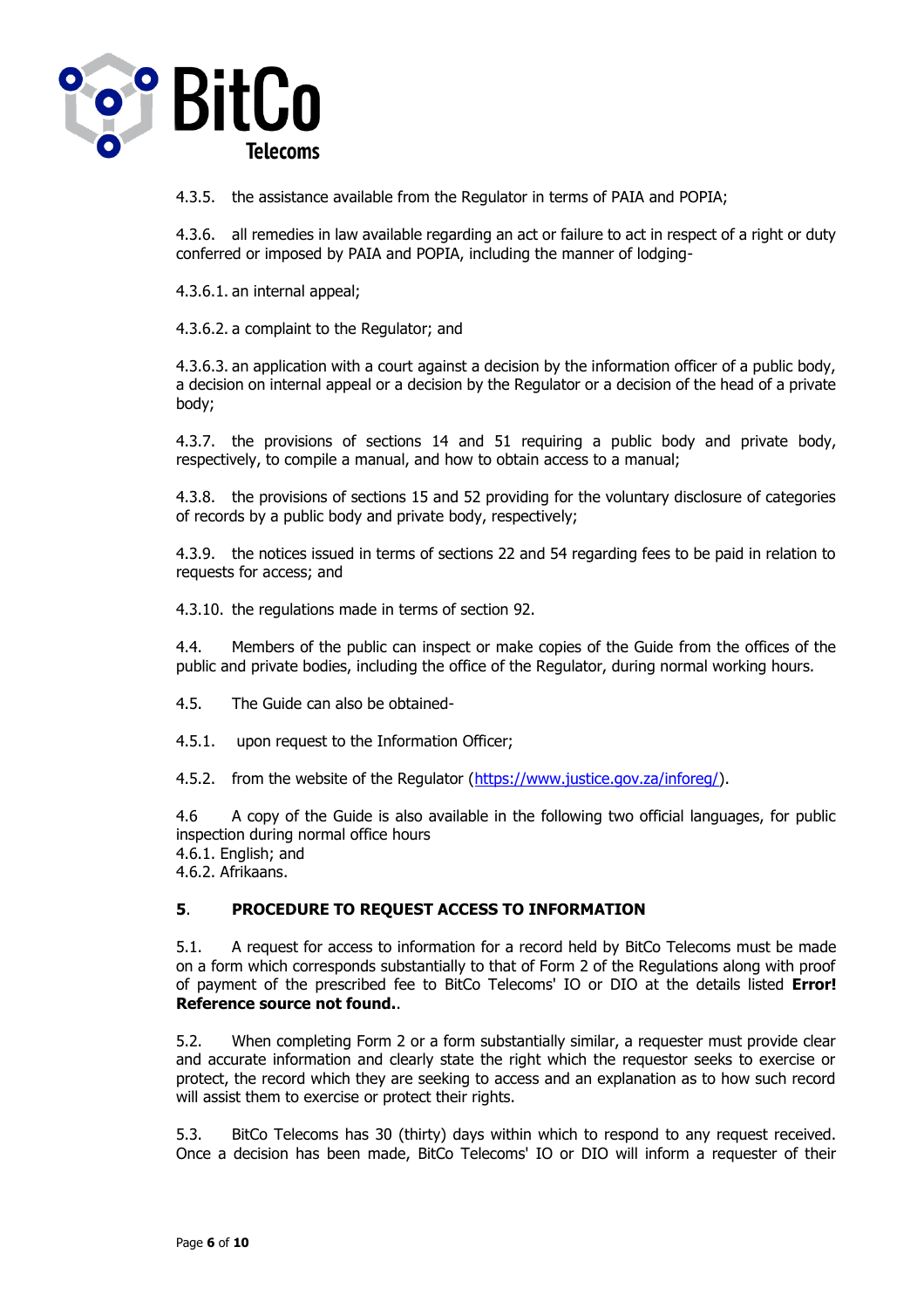

decision whether to grant or refuse a request and any fees payable on a form that corresponds substantially to that of Form 3 of the Regulations.

5.4. BitCo Telecoms may refuse a request for access to a record on any of the grounds listed in Chapter 4 of PAIA (which are listed in the PAIA Guide).

5.5. A requestor is required to pay the request fee before a request will be processed. The request fee is listed in Annexure B to the Regulations. The current request fee payable is **R140.00 (one hundred and forty Rand) per request**.

5.6. The request fee must be paid into BitCo Telecoms' nominated bank account, which details are available from our IO or DIO on request.

#### **6. REMEDIES**

6.1. If a requestor is unhappy with a decision made by BitCo Telecoms they may submit a complaint to the Regulator.

6.2. A complaint to the Regulator must be made on a form which corresponds substantially to that of Form 5 of the Regulations. A complaint to the Regulator must be lodged within 180 (one hundred and eighty) days of receipt of the decision from BitCo Telecoms.

6.3. The complaint will then follow the dispute resolution process described in the Regulations as well as the PAIA Guide.

## **7**. **CATEGORIES OF RECORDS OF BITCO TELECOMS WHICH ARE AVAILABLE WITHOUT A PERSON HAVING TO REQUEST ACCESS**

| <b>Category of records</b>  | <b>Types of the Record</b>                      | <b>Where Available</b> |
|-----------------------------|-------------------------------------------------|------------------------|
|                             | <b>BitCo Complaints Procedure</b>               | On Website             |
|                             | Kaltrade Complaints Procedure                   | On Website             |
|                             | BitCo Acceptable and Fair Use Policy            | On Website             |
| Policies and Procedure      | <b>Take Down Procedure</b>                      | On Website             |
|                             | Social Media Policy                             | On Website             |
|                             | Support Escalation Process/ Procedure           | On Website             |
|                             | <b>BitCo Home Debit Order Mandate</b>           | On Website             |
|                             | BitCo Code of Conduct and Service<br>Charter    | On Website             |
| <b>Codes of Conduct</b>     | Kaltrade Code of Conduct and Service<br>Charter | On Website             |
|                             | Code of Conduct                                 | On Website             |
| <b>Terms and Conditions</b> | <b>Subscriber Terms and Conditions</b>          | On Website             |
|                             | <b>BitCo Home Terms and Conditions</b>          | On Website             |

The following records are made freely available by BitCo and do not require any request to access: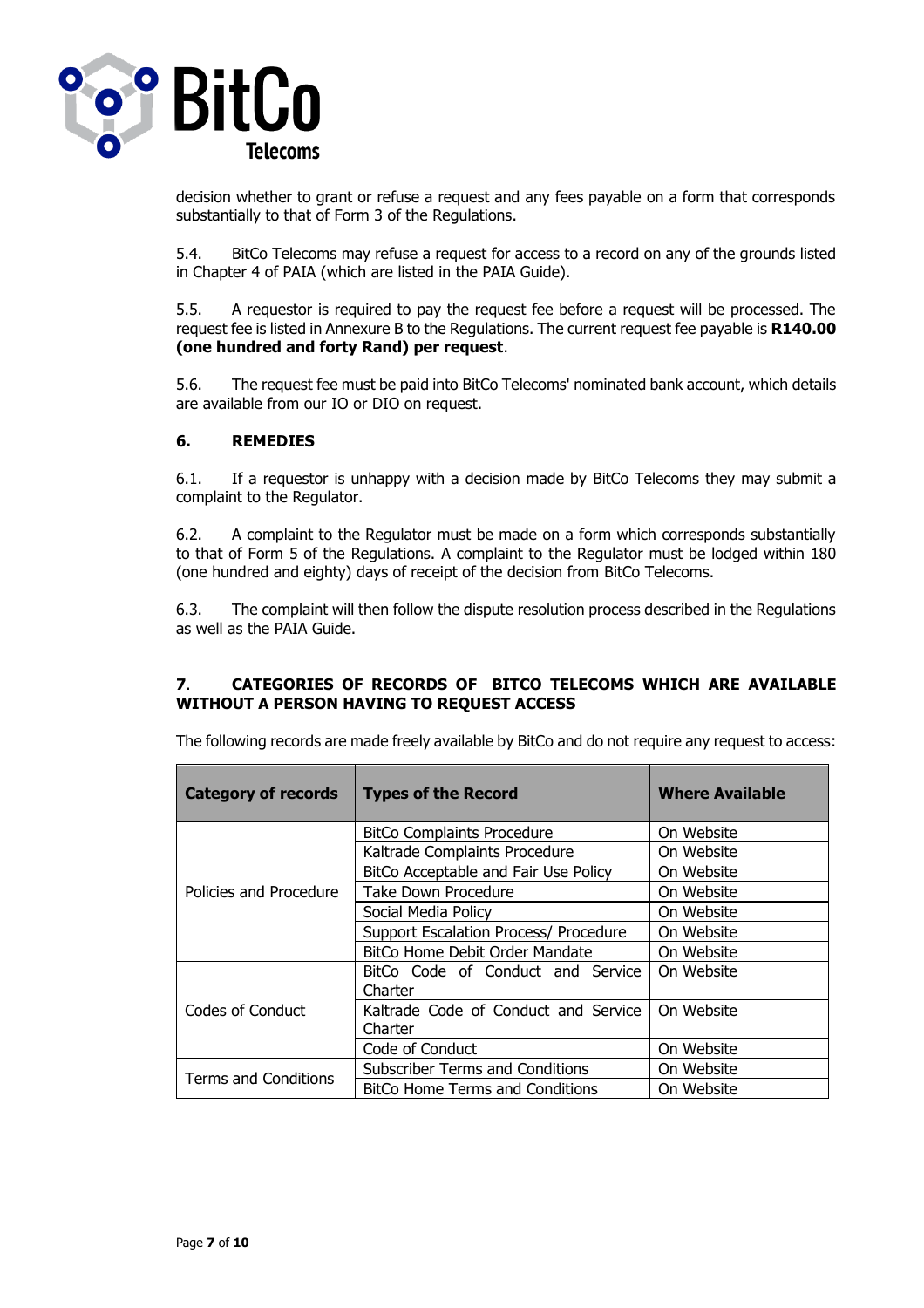

#### **8. DESCRIPTION OF THE RECORDS OF BITCO TELECOMS WHICH ARE AVAILABLE IN ACCORDANCE WITH ANY OTHER LEGISLATION**

The following records are freely available to the public in accordance with legislation –

| <b>Category of Records</b>        | <b>Applicable Legislation</b>                       |
|-----------------------------------|-----------------------------------------------------|
| BitCo Memorandum of Incorporation | Companies Act 71 of 2008                            |
| BitCo PAIA Manual                 | Promotion of Access to Information Act 2 of<br>2000 |
| <b>BitCo Privacy Policy</b>       | Protection of Personal Information Act 4 of 2013    |

## **9. DESCRIPTION OF THE SUBJECTS ON WHICH THE BODY HOLDS RECORDS AND CATEGORIES OF RECORDS HELD ON EACH SUBJECT BY BITCO TELECOMS (PTY) LTD**

| <b>Subject of Records</b>     | <b>Categories of Records</b>                                                                                                    |
|-------------------------------|---------------------------------------------------------------------------------------------------------------------------------|
| Company Secretarial           | Memorandum of Incorporation; share certificates,<br>resolutions, director registrations, minutes of meetings,<br>share register |
| Human Resources               | HR policies and procedures; available employment<br>opportunities; employee records                                             |
| Finance                       | Banking/bank account records; contractual agreements,<br>accounting records, financial statements and reports,<br>invoices      |
| Insurance                     | Insurance policy documents                                                                                                      |
| <b>Intellectual Property</b>  | Trademarks, copyright, knowhow, and contractual<br>agreements                                                                   |
| Tax                           | Income tax records, contractual agreements                                                                                      |
| <b>Commercial Agreements</b>  | Service level agreements; contractor agreements                                                                                 |
| Property                      | Lease agreements                                                                                                                |
| <b>Information Technology</b> | Software licenses, data protection measures,<br>data<br>retention formulae, breach recovery processes                           |

Subjects on which the body holds records

## **10. PROCESSING OF PERSONAL INFORMATION**

#### 10.1 Purpose of Processing Personal Information

BitCo Telecoms processes personal information for, among other things, to deliver goods, services and fulfil the agreements we make with clients, as well as giving offers and developing good user experiences. Furthermore, personal information is used in the general processing and management of our customer relations. BitCo Telecoms may also process personal information to fulfil our obligations under laws and regulations.

#### 10.2 Description of the categories of Data Subjects and of the information or categories of information relating thereto: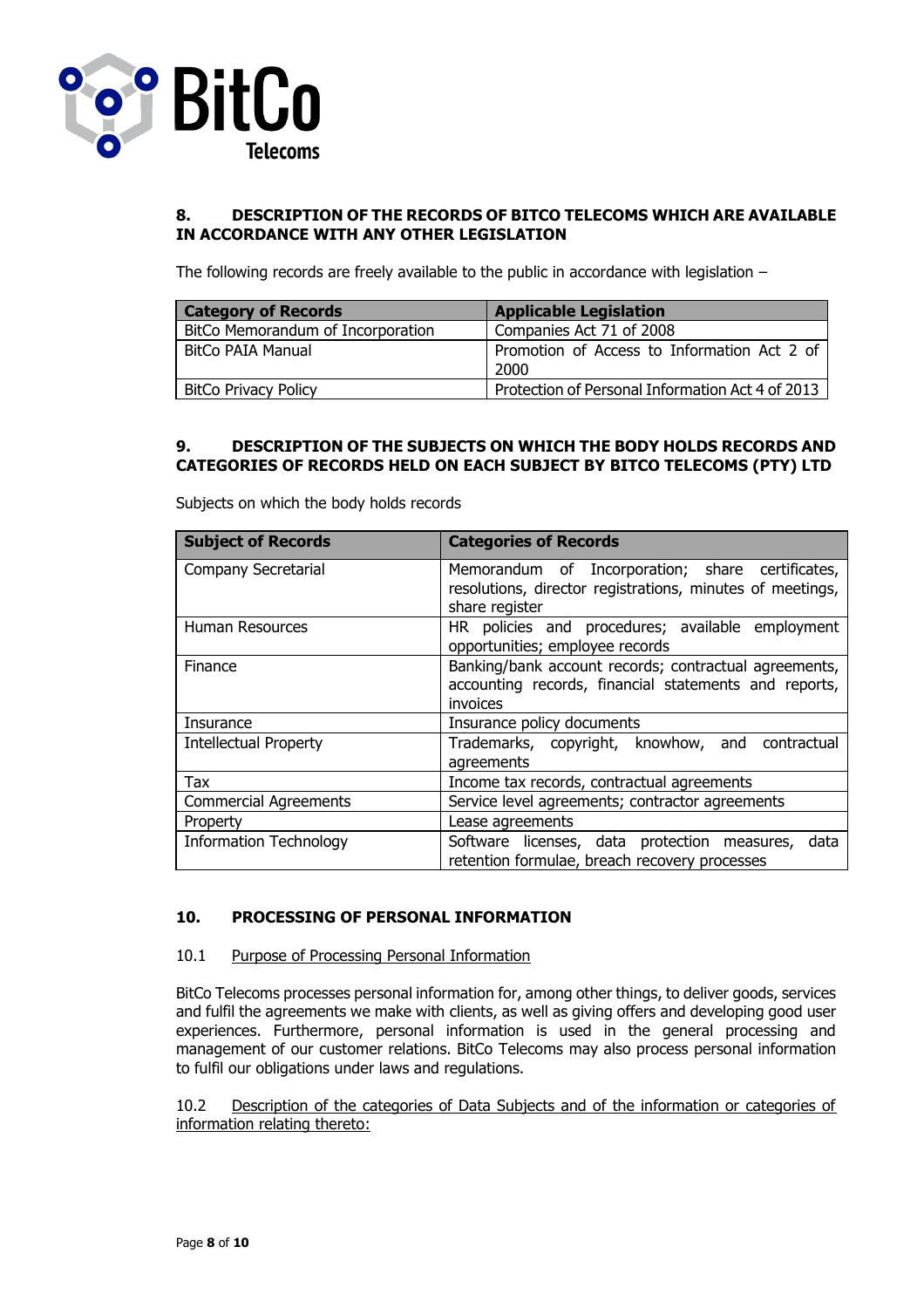

| <b>Data Subjects</b>                                         | Personal Information that may be processed                                                                                                                                                                                                                                                                                                 |
|--------------------------------------------------------------|--------------------------------------------------------------------------------------------------------------------------------------------------------------------------------------------------------------------------------------------------------------------------------------------------------------------------------------------|
| <b>Clients/Customers</b>                                     | Information from client on-boarding which includes<br>personal information; contact details;<br>employer<br>information; bank account information;<br>identity<br>documentation.                                                                                                                                                           |
| Service Providers                                            | Company information such as name, registration number,<br>VAT information, registered address. Information obtained<br>from service level agreements such as, trade secrets<br>confidential information and banking information.                                                                                                           |
| Employees<br><b>Directors</b><br><b>Shareholders</b>         | Full name, identify documentation, address, contact<br>information, educational qualifications<br>includina)<br>curriculum vitae), gender, race, banking information, tax<br>information and medical information.                                                                                                                          |
| Independent Contractors<br>Currently not applicable to BitCo | Company information such as name, registration number,<br>VAT information, registered address, and/or personal<br>information such as full name, address, identity number,<br>contact information and information obtained from<br>contractual agreements such as confidential information,<br>banking information and/or tax information. |

10.3 The recipients or categories of recipients to whom the personal information may be supplied

Recipients or Categories of Recipients to whom the personal information may be supplied include the following:

| <b>Category of personal information</b>                  | Recipients or Categories of Recipients to<br>whom the personal information may be<br>supplied |
|----------------------------------------------------------|-----------------------------------------------------------------------------------------------|
| banking, or<br>Financial,<br>accounting  <br>information | SOLID, Acumatica                                                                              |
| Marketing<br>communication<br>and<br>information         | <b>SOLID</b>                                                                                  |

10.5 General description of Information Security Measures to be implemented by the responsible party to ensure the confidentiality, integrity and availability of the information

- Data protection training provided to staff;
- Data encryption software;
- Data access limitations that are implemented in the company's software.

## **11. AVAILABILITY OF THE MANUAL**

- 11.1 A copy of the Manual is available -
- 11.1.1 on the company's website at [www.bitco.co.za;](http://www.bitco.co.za/)
- 11.1.2 all of BitCo Telecoms' offices for public inspection during normal business hours;
- 11.1.3 to any person upon request and upon the payment of a reasonable prescribed fee; and